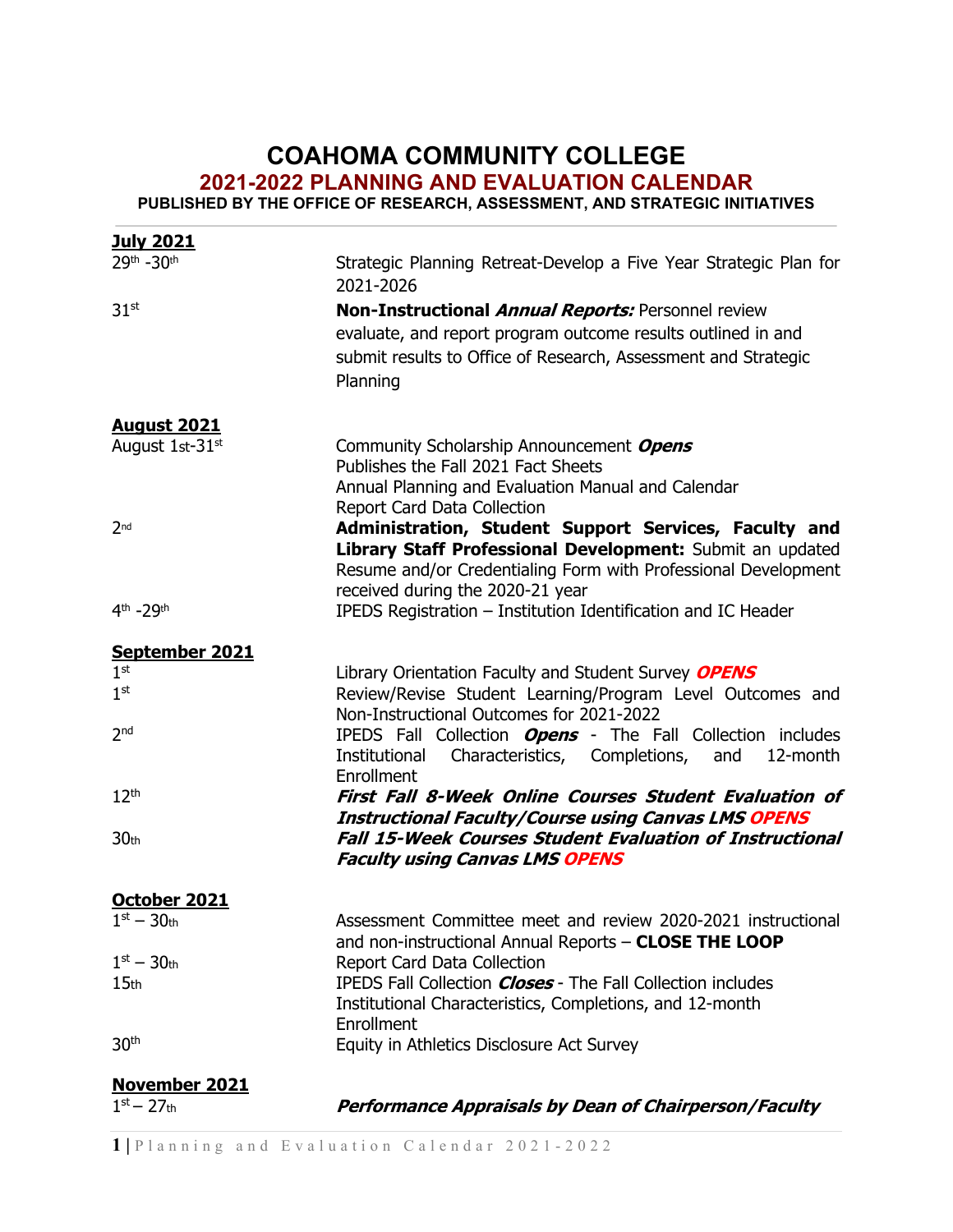| $1^{\text{st}} - 27^{\text{th}}$ | Fall Curriculum/Substantive Change Meeting                     |
|----------------------------------|----------------------------------------------------------------|
| 3rd                              | <b>Second Fall 8-Week Online Courses Student Evaluation of</b> |
|                                  | <b>Instructional Faculty/Course using Canvas LMS OPENS</b>     |
| 26 <sup>th</sup>                 | <b>First 4-Week Online Courses Student Evaluation of</b>       |
|                                  | <b>Instructional Faculty/Course using Canvas LMS OPENS</b>     |
| 30 <sup>th</sup>                 | <b>Faculty Reflections Due</b> (Academic, Career-Tech, Health  |
|                                  | Science, Adjunct and Short-Term)                               |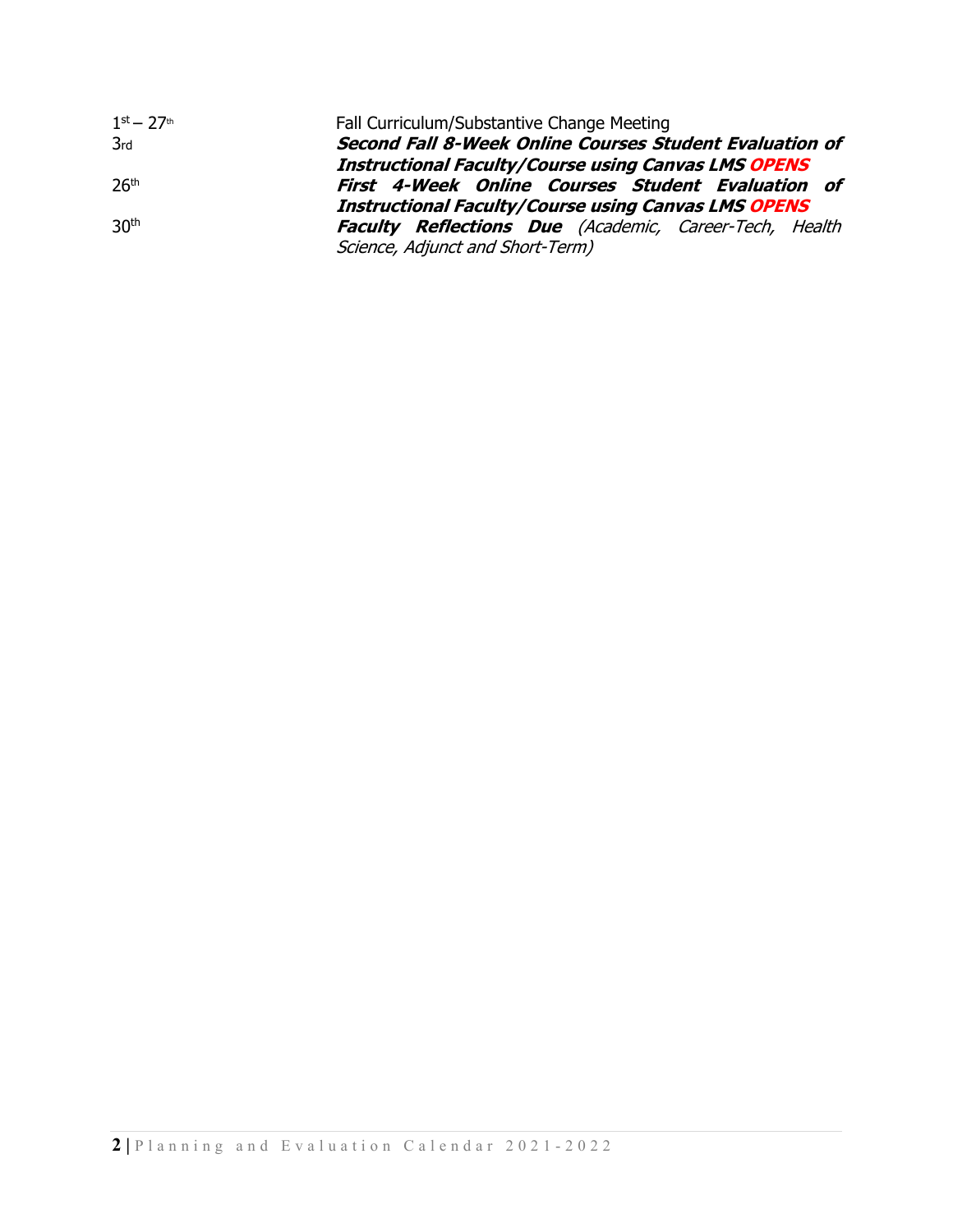### **COAHOMA COMMUNITY COLLEGE**

**2021-2022 PLANNING AND EVALUATION CALENDAR**

**PUBLISHED BY THE OFFICE OF RESEARCH, ASSESSMENT, AND STRATEGIC INITIATIVES**

#### **December 2021**

| $3^{\text{rd}} - 6^{\text{th}}$<br>$5th - 8th$<br>8 <sup>th</sup><br>8 <sup>th</sup><br>9th-15th | SACS Annual Conference in Atlanta, GA<br>Submit Course Completion Rates to Instructional Deans/Tableau<br>IPEDS Winter Collections Opens - Student Financial<br>Aid, Graduation Rates, 200% Graduation Rates, and Admissions<br>IPEDS Spring Collection <b>Opens</b> - Fall Enrollment, Finance, Human<br>Resources, and Academic Library<br>Send Student Evaluation of Instructional Faculty Results to<br>Faculty/Deans |
|--------------------------------------------------------------------------------------------------|---------------------------------------------------------------------------------------------------------------------------------------------------------------------------------------------------------------------------------------------------------------------------------------------------------------------------------------------------------------------------------------------------------------------------|
| <b>January 2022</b>                                                                              |                                                                                                                                                                                                                                                                                                                                                                                                                           |
| 3rd                                                                                              | Second 4-Week Online Courses Student Evaluation of<br><b>Instructional Faculty/Course using Canvas LMS OPENS</b>                                                                                                                                                                                                                                                                                                          |
| 11 <sup>th</sup>                                                                                 | Community Scholarship Announcement Opens                                                                                                                                                                                                                                                                                                                                                                                  |
| 13 <sup>th</sup>                                                                                 | Submit General Information and Enrollment Profile to SACSCOC                                                                                                                                                                                                                                                                                                                                                              |
| 23 <sup>rd</sup>                                                                                 | <b>First Spring 8-Week Online Courses Student Evaluation of</b>                                                                                                                                                                                                                                                                                                                                                           |
|                                                                                                  | <b>Instructional Faculty/Course using Canvas LMS OPENS</b>                                                                                                                                                                                                                                                                                                                                                                |
| 24th                                                                                             | Campus Climate Student and Employee Survey Opens                                                                                                                                                                                                                                                                                                                                                                          |
| <b>February 2022</b>                                                                             |                                                                                                                                                                                                                                                                                                                                                                                                                           |
| $1st-28th$                                                                                       | Preliminary Review of the Mission Statement and Goals by<br><b>Strategic Planning Council</b>                                                                                                                                                                                                                                                                                                                             |
| <b>gth</b>                                                                                       | IPEDS Winter Collection <i>Closes</i> Student Financial Aid, Graduation<br>Rates, 200% Graduation Rates, and Admissions                                                                                                                                                                                                                                                                                                   |
| 20 <sup>th</sup>                                                                                 | <b>Spring</b><br>15-week<br>Courses<br><b>Student</b><br>Evaluation<br>of<br><b>Instructional Faculty/Course using Canvas LMS OPENS</b>                                                                                                                                                                                                                                                                                   |
| <b>March 2022</b>                                                                                |                                                                                                                                                                                                                                                                                                                                                                                                                           |
| $1^{st} - 31^{st}$                                                                               | <b>Performance Appraisals by Dean of Chairperson/Faculty</b>                                                                                                                                                                                                                                                                                                                                                              |
| $1st - 31st$                                                                                     | Board of Trustees Evaluation of the President                                                                                                                                                                                                                                                                                                                                                                             |
| 6 <sup>th</sup>                                                                                  | Scholarship Announcement Closes                                                                                                                                                                                                                                                                                                                                                                                           |
| 27 <sup>th</sup>                                                                                 | Second Spring 8-week Online Courses Student Evaluation                                                                                                                                                                                                                                                                                                                                                                    |
|                                                                                                  | of Instructional Faculty/Course using Canvas LMS OPENS                                                                                                                                                                                                                                                                                                                                                                    |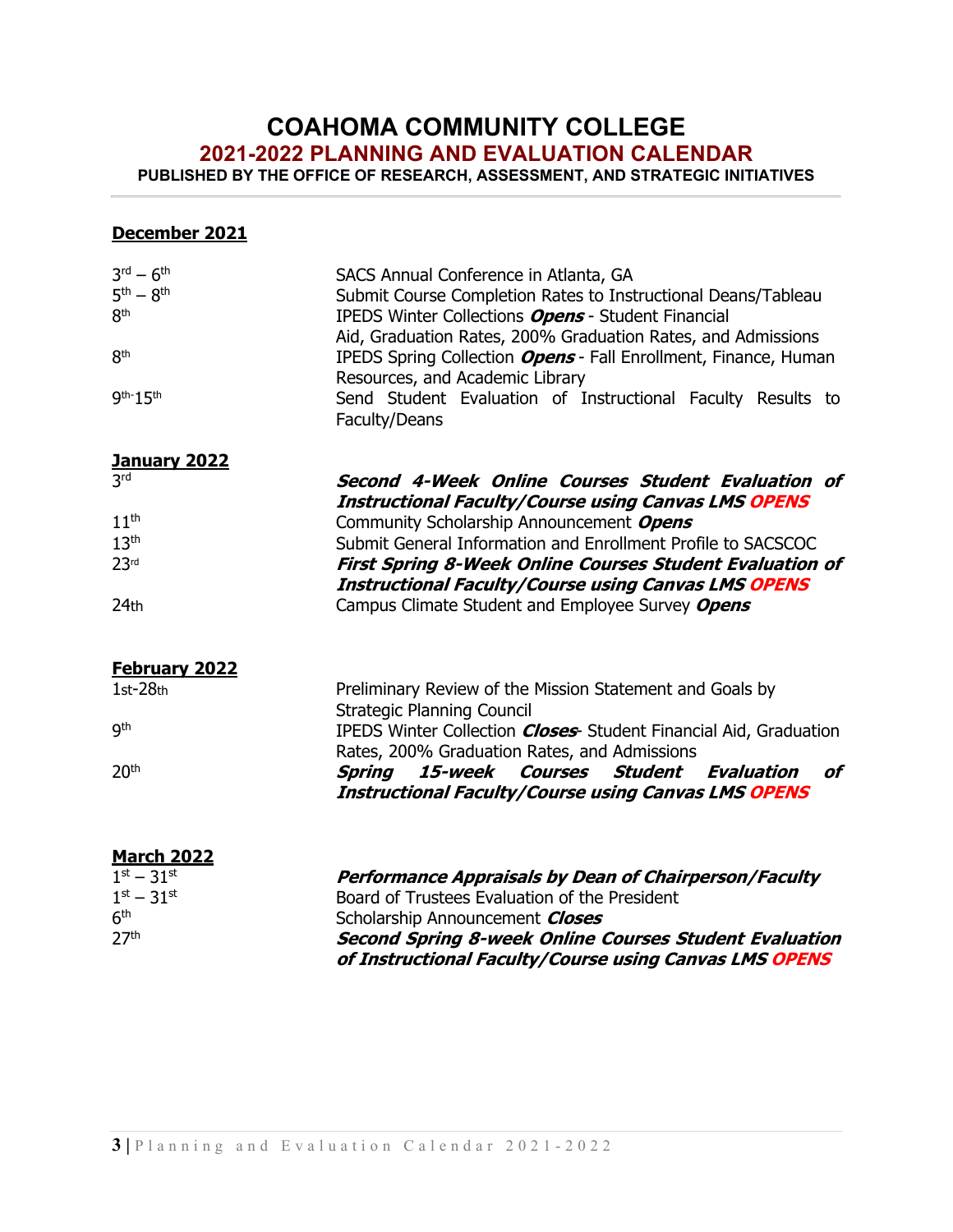### **COAHOMA COMMUNITY COLLEGE**

#### **2021-2022 PLANNING AND EVALUATION CALENDAR**

**PUBLISHED BY THE OFFICE OF RESEARCH, ASSESSMENT, AND STRATEGIC INITIATIVES**

| $1^{st} - 29^{th}$<br>$1^{st} - 29^{th}$<br>$1^{st} - 29^{th}$ | <b>360 Employee Feedback OPENS</b><br>Submit Budget Request Form<br><b>Instructional and Non-Instructional Program Reviews</b><br>2021-2022 |
|----------------------------------------------------------------|---------------------------------------------------------------------------------------------------------------------------------------------|
| 7 <sup>th</sup>                                                | IPEDS Spring Collection <i>Closes</i> - Fall Enrollment, Finance, Human<br>Resources, and Academic                                          |
| 29th                                                           | Performance Appraisal by Deans and Chairpersons<br>(Academic, Career-Tech, Health Science, Adjunct and Short-Term)                          |
| 29th                                                           | <b>Faculty Reflections Due</b> (Academic, Career-Tech, Health<br>Science, Adjunct and Short-Term)                                           |
| <b>May 2022</b>                                                |                                                                                                                                             |
| $1st-31st$<br>$1st-31st$                                       | Spring Curriculum/Substantive Change Meeting<br>Course Syllabi Review                                                                       |
| 6 <sup>th</sup><br>10 <sup>th</sup>                            | Graduate Exit Surveys in Pinnacle at Graduation Practice<br>Submit Course Completion Rates to Instructional Deans                           |
| 10 <sup>th</sup>                                               | Send Student Evaluation of Instructional Faculty Results to<br>Faculty/Deans                                                                |
| 26 <sup>th</sup>                                               | <b>Summer I Courses Student Evaluation of</b><br><b>Instructional Faculty/Course using Canvas LMS OPENS</b>                                 |
| 27 <sup>th</sup>                                               | <b>Instructional Annual Reports:</b> Academic, Career-Technical, and                                                                        |

Health Science instructors review, evaluate, and report student learning outcome results outlined in, including **General Education Outcomes**

| <b>June 2022</b>   |                                                                 |
|--------------------|-----------------------------------------------------------------|
| 1 <sup>st</sup>    | <b>360 Employee Feedback CLOSES</b>                             |
| $1^{st} - 30^{th}$ | <b>Board Self Evaluation of Trustees</b>                        |
| 10 <sup>th</sup>   | <b>First Summer 4-Week Online Courses Student Evaluation of</b> |
|                    | <b>Instructional Faculty/Course using Canvas LMS OPENS</b>      |
| 23th               | <b>Summer II Courses Student Evaluation of</b>                  |
|                    | <b>Instructional Faculty/Course using Canvas LMS OPENS</b>      |
| 30 <sup>th</sup>   | Submit 360 Feedback Results to the Leadership Team              |